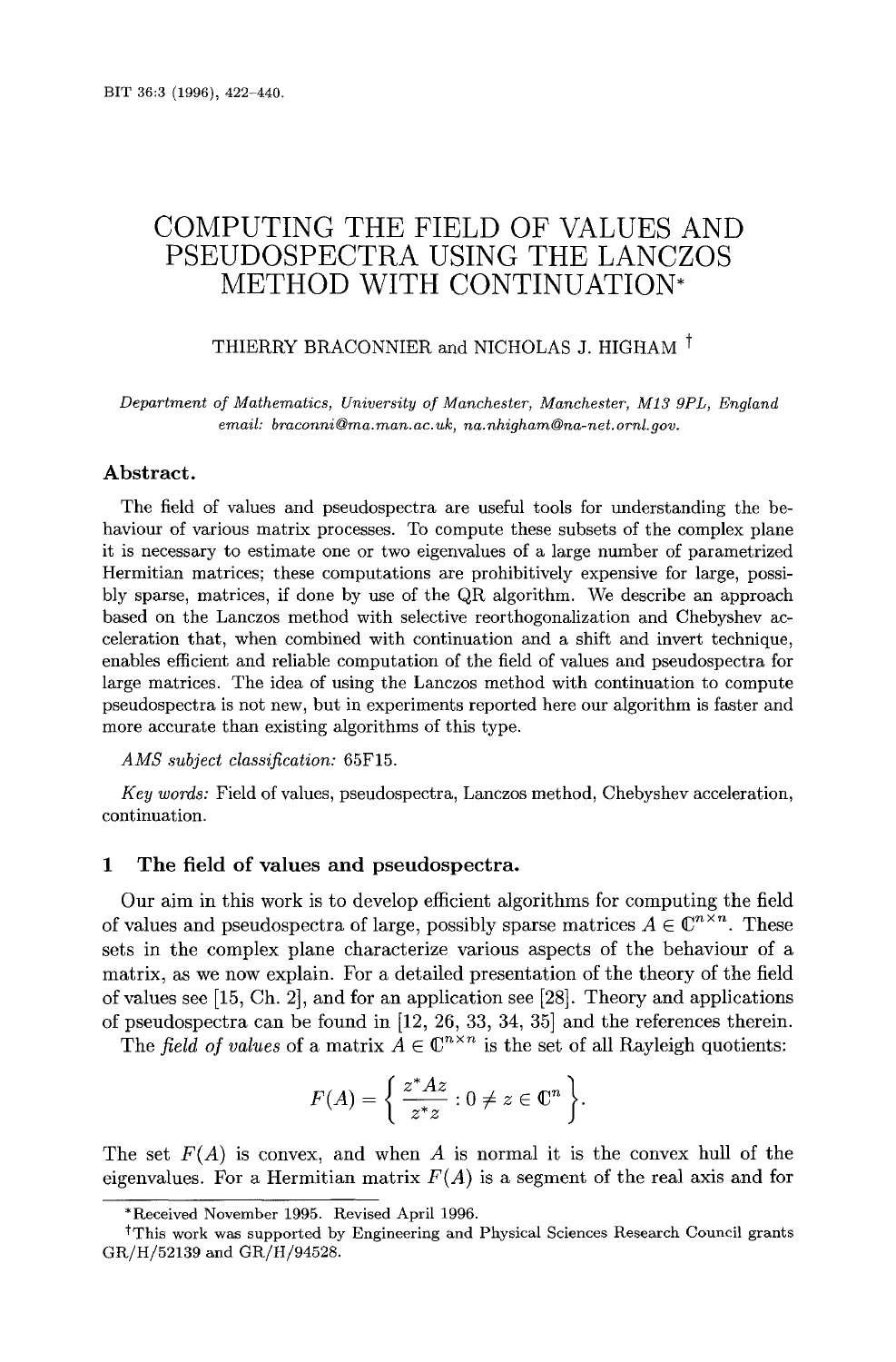a skew-Hermitian matrix it is a segment of the imaginary axis . Associated with the field of values is the numerical radius

$$
r(A) = \max\{|w| : w \in F(A)\},\
$$

which does not differ much from  $||A||_2 := \max_{x \neq 0} ||Ax||_2 / ||x||_2$  since, as is readily shown,

$$
\frac{1}{2}||A||_2 \le r(A) \le ||A||_2.
$$

For a diagonalizable matrix  $A = XDX^{-1}$  we have

$$
\frac{r(A)}{\rho(A)} \le \frac{\|A\|_2}{\|D\|_2} \le \kappa_2(X),
$$

where the spectral radius  $\rho(A) = \max\{ |\lambda| : \lambda \in \lambda(A) \}$ , with  $\lambda(A)$  the set of eigenvalues of A. Thus if the numerical radius is much bigger than the spectral radius then any eigenvector basis of A is ill conditioned, which means that A is "far from normal". (We will not precisely define measures of nonnormality, but we mention that  $\min_X \kappa(X)$  can exceed the relative distance from A to the nearest normal matrix by an arbitrary factor  $[7, \S 9.1.1]$ ,  $[8, \S 4.2.7]$ .

The field of values is connected with logarithmic norms, which are used to study the growth of solutions to ordinary differential equations (ODEs) and the growth of errors in discretization schemes for solving ODEs [31] . A logarithmic norm  $\mu$  is defined in terms of a given matrix norm by

$$
\mu(A) = \lim_{\epsilon \downarrow 0} \frac{\|I + \epsilon A\| - 1}{\epsilon}
$$

It is straightforward to show that  $\mu(A) = \alpha_F(A)$  for the 2-norm, where the numerical abscissa

$$
\alpha_F(A) = \sup_{z \in F(A)} \text{Re } z.
$$

The numerical abscissa is, trivially, at least as large as the largest real part of any eigenvalue of A,

$$
\alpha(A) = \sup_{z \in \lambda(A)} \text{Re } z,
$$

which is called the *spectral abscissa*. The numerical and spectral abscissas play opposite roles in determining the behaviour of  $\exp(tA)$ : while  $\|\exp(tA)\| \to 0$ as  $t \to \infty$  if and only if  $\alpha(A) < 0$ ,  $\alpha_F(A)$  determines the rate of growth of  $\|\exp(tA)\|$  for small positive t [12], [34].

Pseudospectra are parametrized sets in the complex plane, so while there is only one field of values, there are many pseudospectra. For  $\epsilon > 0$ , the  $\epsilon$ pseudospectrum of  $A \in \mathbb{C}^{n \times n}$  is defined by

$$
\Lambda_{\epsilon}(A) = \{ z : z \in \lambda(A + \Delta A) \text{ for some } \Delta A \text{ with } ||\Delta A||_2 \leq \epsilon \}.
$$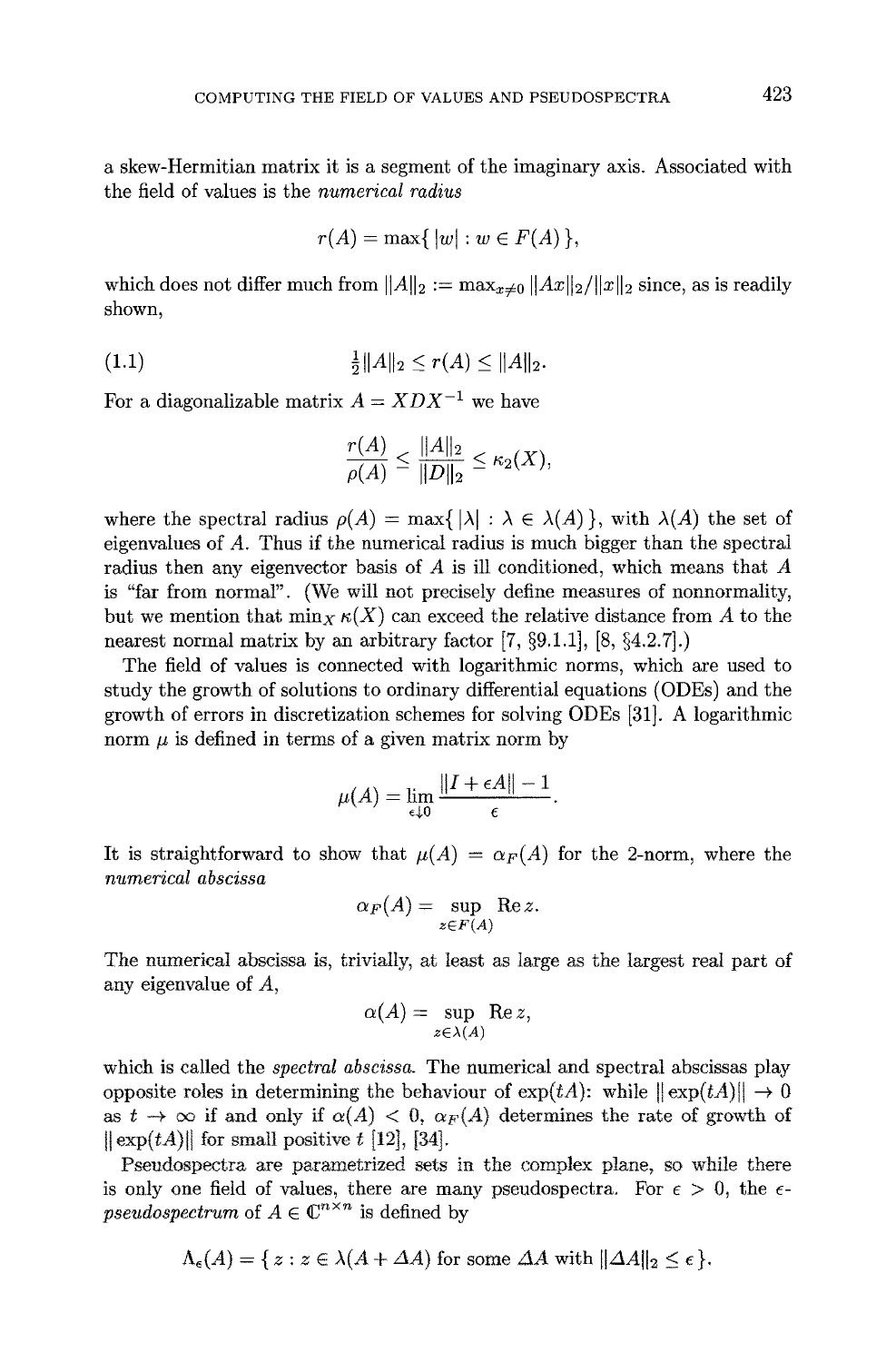$\}$ 

An equivalent definition, in terms of the resolvent  $(zI - A)^{-1}$ , is

(1.2) 
$$
\Lambda_{\epsilon}(A) = \{ z : ||(zI - A)^{-1}||_2 \geq \epsilon^{-1} \leq 1.2 \} = \{ z : \sigma_{\min}(zI - A) \leq \epsilon \},
$$

where  $\sigma_{\min}$  denotes the smallest singular value. By convention, we define  $\|(zI A^{-1}\|_2 = \infty$  for  $z \in \lambda(A)$ . For a normal matrix the e-pseudospectrum comprises the union of the closed balls of radius  $\epsilon$  about each eigenvalue, but for a nonnormal matrix the  $\epsilon$ -pseudospectrum can be much larger than the union of these  $\epsilon$ -balls.

Both the field of values and pseudospectra can be used to bound matrix powers . For  $A \in \mathbb{C}^{n \times n}$  we have the trivial bound

(1 .3) IIAk 112 < IIAII2

and, for a diagonalizable matrix  $A = XDX^{-1}$ ,

$$
(1.4) \t\t\t ||A^k||_2 \le \kappa(X)\rho(A)^k.
$$

Generally sharper than  $(1.3)$  is

$$
||A^k||_2 \leq 2r(A)^k,
$$

which follows from (1.1) since  $r(A^k) \leq r(A)^k$  [14, p. 333]. An alternative to  $(1.4)$  is the bound [33]

$$
||A^k||_2 \leq \epsilon^{-1} \rho_{\epsilon}(A)^{k+1},
$$

where the  $\epsilon$ -pseudospectral radius  $\rho_{\epsilon}$  is defined by

$$
\rho_{\epsilon}(A) = \max\{|z| : z \in \Lambda_{\epsilon}(A)\}.
$$

## 2 Standard algorithms.

To determine the field of values we need to find its boundary, which is a onedimensional computation. The boundary can be computed using an algorithm suggested by Johnson [16]. The algorithm is based on the observation that if we write  $A = A_H + A_K$ , where  $A_H = (A + A^*)/2$  is the Hermitian part of A and  $A_K = (A - A^*)/2$  is the skew-Hermitian part of A, then, for any  $z \in \mathbb{C}$ , 424 THERRY BRACONNER AND NICHOLAS 3<br>
An equivalent definition, in terms of the resolvent  $(zI - A_1(zI - A)^{-1}||_2 \ge \epsilon^{-1})$ <br>  $= \{z : \pi_{\min}(zI - A) \le \epsilon\}$ , where  $\sigma_{\min}$  denotes the smallest singular value. By convertises the union o 144<br>
THERRY BRACONNIER AND NICHOLAS I. HIGHAM<br>
An equivalent definition, in terms of the resolvent  $(zI - A)^{-1}$ , is<br>  $\Lambda_1(A) = \{z : |(I - A)^{-1}|_1 \geq c^{-1}\}$ <br>
(1.2)<br>  $= \{z : (\pi_{\text{min}}(zI - A)^{-1}|_2 \geq c\}$ <br>
where  $\sigma_{\text{min}}$  denotes the am

$$
z^*Az = \underbrace{z^*A_Hz}_{\text{real}} + \underbrace{z^*A_Kz}_{\text{pure imaginary}},
$$

which implies that

(2.1a) 
$$
\min\left\{\operatorname{Re}(w): w \in F(A)\right\} = \min_{z \neq 0} \frac{z^* A_H z}{z^* z} = \lambda_{\min}(A_H),
$$

(2.1b) 
$$
\max\left\{\operatorname{Re}(w): w \in F(A)\right\} = \max_{z \neq 0} \frac{z^* A_H z}{z^* z} = \lambda_{\max}(A_H),
$$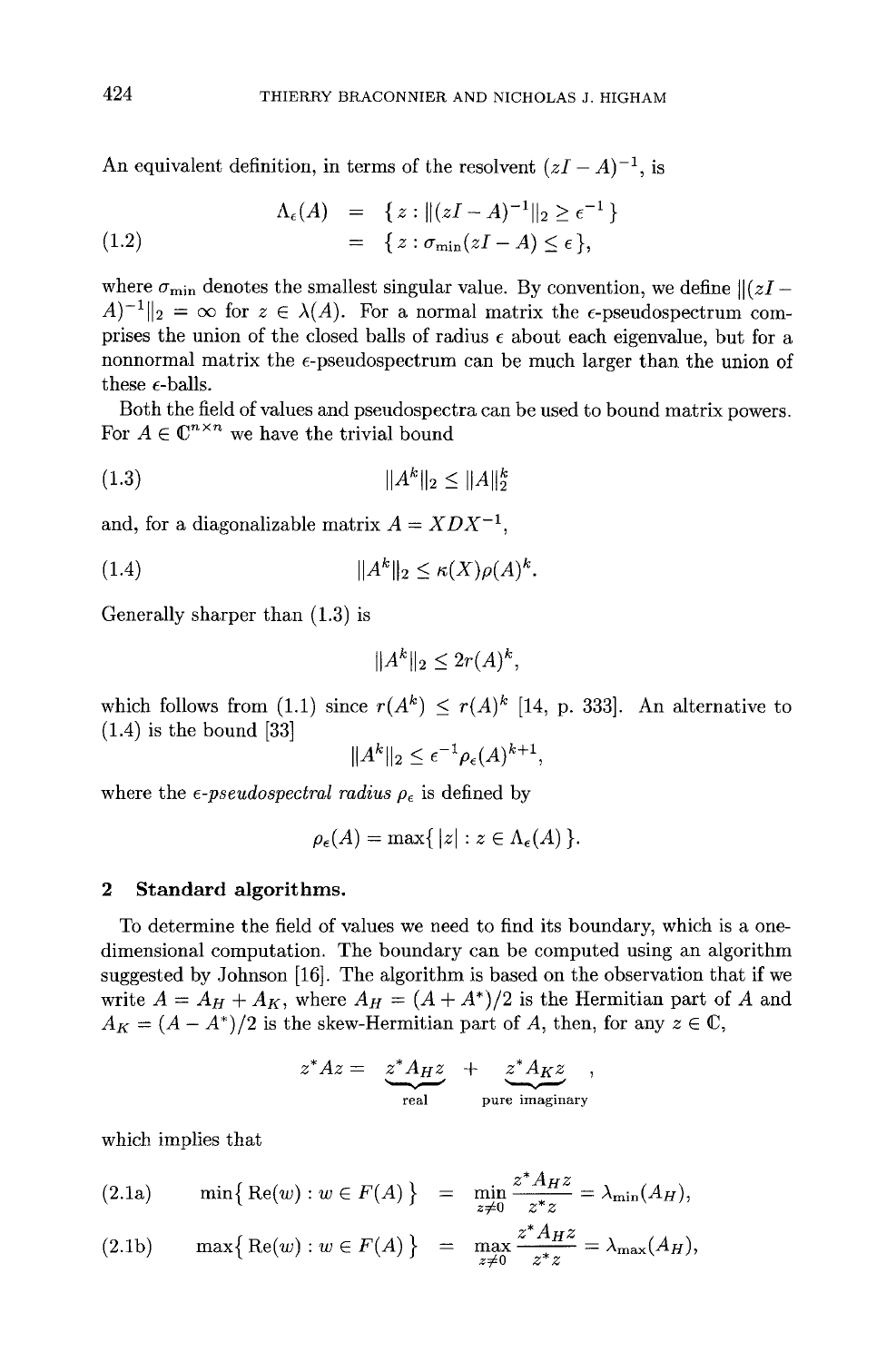where  $\lambda_{\min}$  and  $\lambda_{\max}$  denote the algebraically smallest and largest eigenvalues, respectively, of a Hermitian matrix. Therefore the field of values lies within the vertical strip defined by the lines parallel to the imaginary axis that intersect the real axis at  $\lambda_{\min}(A_H)$  and  $\lambda_{\max}(A_H)$ ; these lines intersect the field of values at points given by the Rayleigh quotient with  $A$  of the vectors that achieve the minimum and maximum in (2.1). Since  $F(e^{i\theta} A) = e^{i\theta} F(A)$ , we can apply the same reasoning to the rotated matrix  $A(\theta) = e^{i\theta} A$ : by computing  $\lambda_{\min}(A_H(\theta))$  and  $\lambda_{\text{max}}(A_H(\theta))$  we determine two lines making an angle  $\theta$  with the imaginary axis between which  $F(A)$  lies, and the Rayleigh quotients with A of the corresponding eigenvectors give the intersection points of the lines with  $F(A)$ . Carrying out the computation for a range of  $\theta \in [0, \pi]$  we obtain an approximation to the boundary of the field of values . Adjacent points on the boundary can be joined by straight lines to obtain a graphical approximation to  $F(A)$ . If A is real then the field of values is symmetric about the real axis and we can restrict  $\theta$  to the range  $[0, \pi/2]$ . The routine fv m in the Test Matrix Toolbox for MATLAB [13] implements this algorithm, using the QR algorithm to compute the eigensystems of the Hermitian matrices  $A_H(\theta)$  (these matrices are complex even if A is real). Note that effort is wasted by computing the whole eigensystem instead of just the extremal eigenvalues and corresponding eigenvectors, and sparsity cannot be exploited by the QR algorithm .

We mention in passing that an iterative algorithm for estimating the numerical radius without computing the field of values is developed by Watson [37] and He and Watson [11]; the algorithm has connections with the power method.

A discrete approximation to the  $\epsilon$ -pseudospectrum can be obtained by computing  $\lambda(A+\Delta A)$  for a number of random perturbations  $\Delta A$  with  $\|\Delta A\|_2 = \epsilon$ ; the eigenvalues can be plotted as dots in the complex plane, providing information about the "density" of the  $\epsilon$ -pseudospectrum as well as its shape. However, we can usually learn more about a matrix by determining level curves of the norm of the resolvent, that is, by determining the set of points  $z$  at which  $\sigma_{\min}(zI - A) = \epsilon$ , for several values of  $\epsilon$  and for z in a given region of the complex plane. For each  $\epsilon$  we thus obtain the boundary of  $\Lambda_{\epsilon}(A)$ . This is a two-dimensional computation and therefore is inherently more expensive than the computation of the field of values . A natural approach is to impose a grid on the given region of the complex plane and to compute  $\sigma_{\min}(zI - A)$  at each grid point z. A graphical plot is obtained by feeding the results to a contour or surface plotter. This is the approach used in the routine pscont  $\mathbf m$  in the Test Matrix Toolbox  $[13]$ . If A is real then the level curves are symmetric about the x-axis, since  $\sigma_{\min}(zI-A) = \sigma_{\min} (\overline{z}I-A)$ ; this fact can be used to halve the computational work . The routine pscont .m computes the complete singular value decomposition (SVD) of  $zI - A$  at each point z using the Golub-Reinsch SVD algorithm. Once again, effort is wasted in computing the whole SVD instead of just the smallest singular value, and sparsity is not exploited .

Alternative approaches for computing pseudospectra have recently been developed that are more efficient for large, sparse matrices ; these are summarized in §4 . There are two basic ideas . The first is to use a method that computes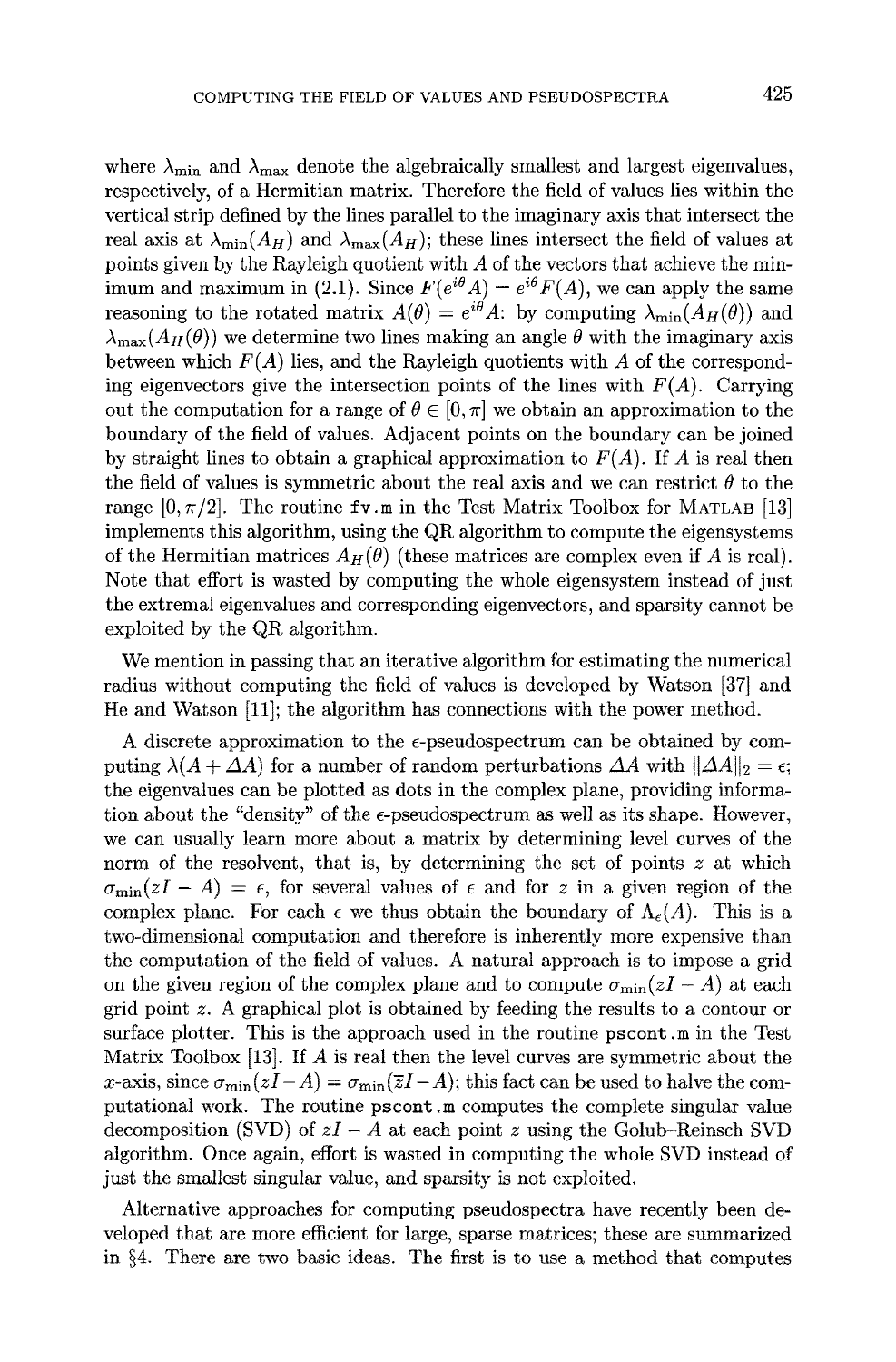$\sigma_{\min}(zI - A)$  without computing the complete SVD. The second idea is to use continuation, so that at each grid point the computation of  $\sigma_{\min}(zI - A)$  makes use of information from the computation at a nearby gridpoint.

The purpose of this paper is twofold: to develop an improved algorithm for computing pseudospectra using the Lanczos method and continuation and to develop a similar algorithm for computing the field of values.

# 3 A Lanczos-Chebyshev algorithm .

To compute the field of values we need to compute the largest and smallest eigenvalues of a Hermitian matrix, while to compute pseudospectra we need to compute the smallest singular value of a general matrix or, equivalently, the smallest eigenvalue of a Hermitian positive semidefinite matrix . Because of the similarity of these tasks our algorithms have a common core, which we describe in Algorithm 3.1 below. The differences between the field of values and pseudospectra computations are described at the end of the section. 426 THIERRY BRACONNIER AND NICHOLAS J.<br>  $\sigma_{\min}(zI - A)$  without computing the complete SVD. The continuation, so that at each grid point the computation<br>
use of information from the computation at a nearby gri<br>
The purpose

Let  $B \in \mathbb{C}^{n \times n}$  be Hermitian. Starting from an initial vector u, the Lanczos process<sup>1</sup> applied to B iteratively builds an orthonormal basis  $V_m \in \mathbb{C}^{n \times m}$  of the Krylov subspace  $K_m(u, B) = \text{span}(u, Bu, \dots, B^{m-1}u)$  and a tridiagonal matrix  $T_m \in \mathbb{R}^{m \times m}$  such that

(3.1) 
$$
BV_m = V_m T_m + t_{m+1,m} v_{m+1} e_m^T,
$$

where  $e_i$  denotes the jth column of the identity matrix. If  $T_m = S \text{diag}(\mu_i) S^*$  is a spectral decomposition, with  $S = [s_1, s_2, \ldots, s_m]$  unitary, then the Ritz pairs  $(\mu_i, V_m s_i), i = 1; m$ , provide approximations to a desired number  $r \le m \ll n$ of eigenpairs of B. To maintain the orthogonality of the Krylov basis  $V_m$  we use selective reorthogonalization (see, e.g.,  $[10, §9.2.4]$ ). This step ensures the backward stability of the Lanczos process, in an appropriately defined sense [3] .

We use the Lanczos method in conjunction with Chebyshev acceleration to improve the speed of convergence to the desired eigenvalues [30] . The Chebyshev ellipse reduces to an interval because  $B$  is Hermitian.

The proposed algorithm can be summarized as follows .

ALGORITHM 3.1 .

Parameters: integers r (number of desired eigenpairs) and m (number of Lanczos steps), with  $r \leq m \ll n$ ; Lanczos starting vector u; degree k of Chebyshev acceleration polynomial and starting vector  $z_0$ .

- 1. Perform m steps of the Lanczos process on B with selective reorthogonalization to compute  $V_m$  and  $T_m$ .
- 2. Compute the Ritz pairs  $(\mu_i, y_i)_{i=1:m}$  of B by applying the QR algorithm to  $T_m$ .
- 3. If the stopping criterion is satisfied then exit.
- 4. Build the Chebyshev interval.
- 5. Perform Chebyshev acceleration to obtain a better starting vector u for the Lanczos process; go to step 1.

<sup>&</sup>lt;sup>1</sup>We use the terminology of Paige  $[22]$  that distinguishes between the Lanczos process (construction of the Krylov basis) and the Lanczos method (the Lanczos process together with a method for computing the Ritz pairs from the resulting tridiagonal matrix) .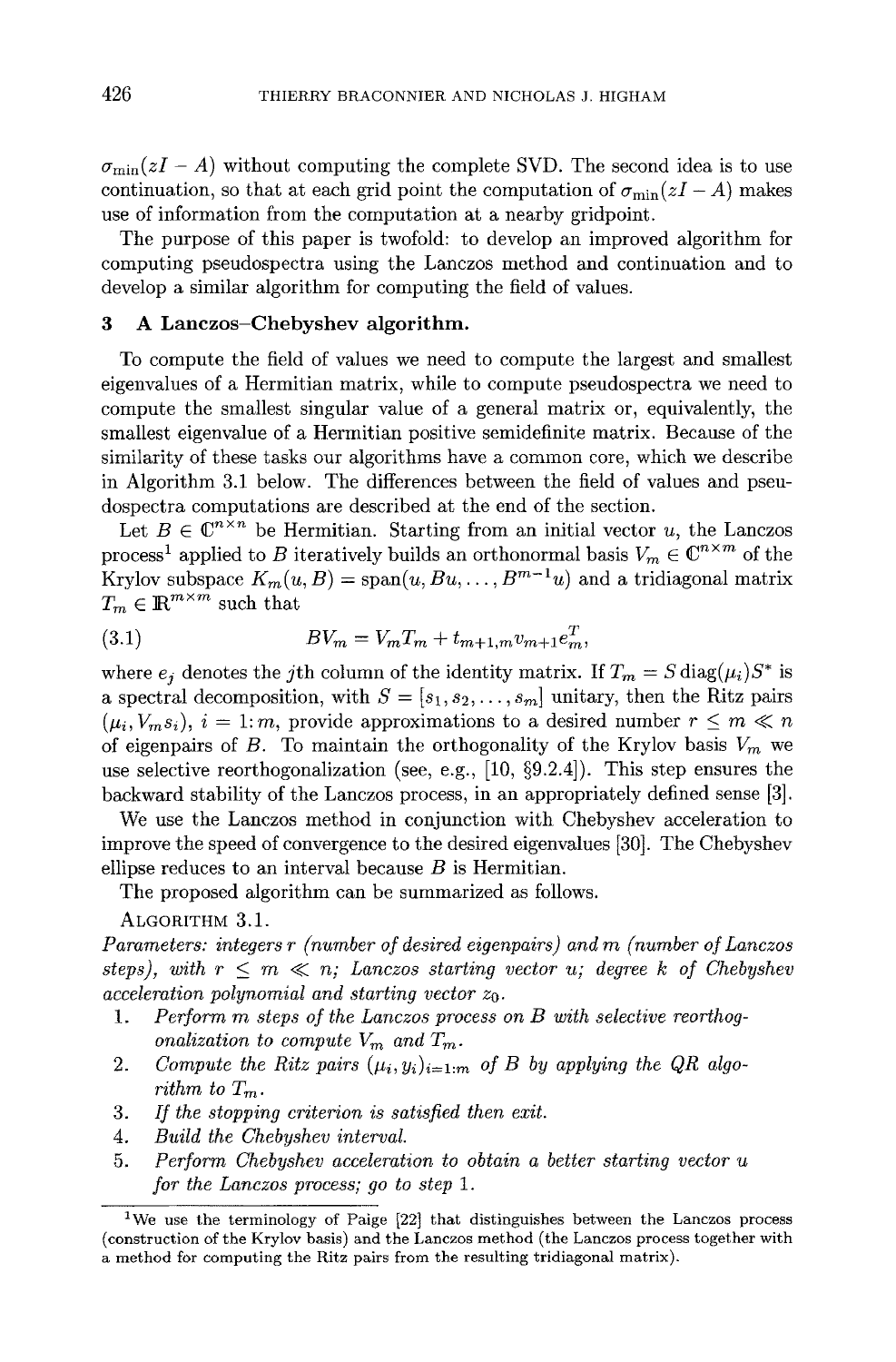Variations on Algorithm 3.1 are possible. For example, for economy and simplicity of coding one could compute the desired eigenpairs using the production codes from ARPACK [18], which employ the Arnoldi method but can exploit symmetry. However, our purpose is to develop a particular Lanczos implementation for comparison with previously proposed methods that are described in the next section.

For the field of values computation, B is the matrix  $A_H(\theta)$  of §2. For the pseudospectra computation we choose to find the largest eigenvalue of  $B = ((A (zI)^*(A-zI)^{-1}$  rather than the smallest eigenvalue of  $B = (A-zI)^*(A-zI)$ . By using this (zero) shift and invert technique we generally obtain a more favourable eigenvalue distribution, since small, clustered eigenvalues of  $(A - zI)^*(A - zI)$ map to well separated large eigenvalues . Of course, this approach requires us to solve linear systems with coefficient matrices  $A - zI$  and its conjugate transpose. As an alternative to the Lanczos method we could use the power method for the pseudospectra computation; reasons for preferring the Lanczos method are given by Parlett, Simon and Stringer [23] and Kuczyński and Woźniakowski [17].

It is not necessary to compute all the Ritz values in step 2 of Algorithm 3 .1 ; we need only the largest and, possibly, the smallest. Parlett, Simon and Stringer [23] give an efficient algorithm for determining the extremal Ritz values at each step of the process. However, since  $m \ll n$ , the cost of step 2 in our algorithm is negligible.

Before discussing the choice of the parameters and the stopping criterion we explain the use of continuation in Algorithm 3.1.

Consider the pseudospectra computation, with a grid imposed on the region of interest in the complex plane. At each grid point we have to compute the smallest eigenvalue  $\lambda_1$  of a Hermitian positive semidefinite matrix. If, at a given grid point, we obtain  $\lambda_1$  and a corresponding eigenvector  $x_1$ , then as the Lanczos starting vector for Algorithm 3.1 at the next grid point we take  $u = x_1$ . Some justification for this continuation strategy is given by Lui [19] . For the field of values computation, if, for a given angle  $\theta$ , we obtain extremal eigenvalues  $\lambda_1$  and  $\lambda_n$  and corresponding eigenvectors  $x_1$  and  $x_n$ , then our starting vector for the next value of  $\theta$  is  $u = (x_1 + x_n)/\|x_1 + x_n\|_2$ . By choosing the starting vectors in this way we hope to obtain fast convergence and to minimize the need for restarts in Algorithm 3.1.

We take the Ritz values  $\mu_i$  and the eigenvalues  $\lambda_i = \lambda_i(B)$  to be ordered so that  $\mu_1 \leq \mu_2 \leq \cdots \leq \mu_m$  and  $\lambda_1 \leq \lambda_2 \leq \cdots \leq \lambda_n$ .

Choice of m. The Kaniel-Saad theory suggests that we take m close to  $2\sqrt{n}$ for the classical Lanczos method (see, e.g.,  $[24, p. 259]$ ); this we do for the field of values computation . For the shift and invert technique used in the pseudospectra computation we take m close to  $\sqrt{n}/2$ , which our experience has shown is usually sufficient.

Choice of stopping criterion. We define the normwise backward error associated with the approximate eigenpair  $(\lambda, x)$  of the matrix B to be

 $\eta = \min\{\epsilon > 0 : ||\Delta B||_2 \leq \epsilon ||B||_2, (B + \Delta B)x = \lambda x \}.$ 

From a standard result on linear system backward errors [271, or via a simple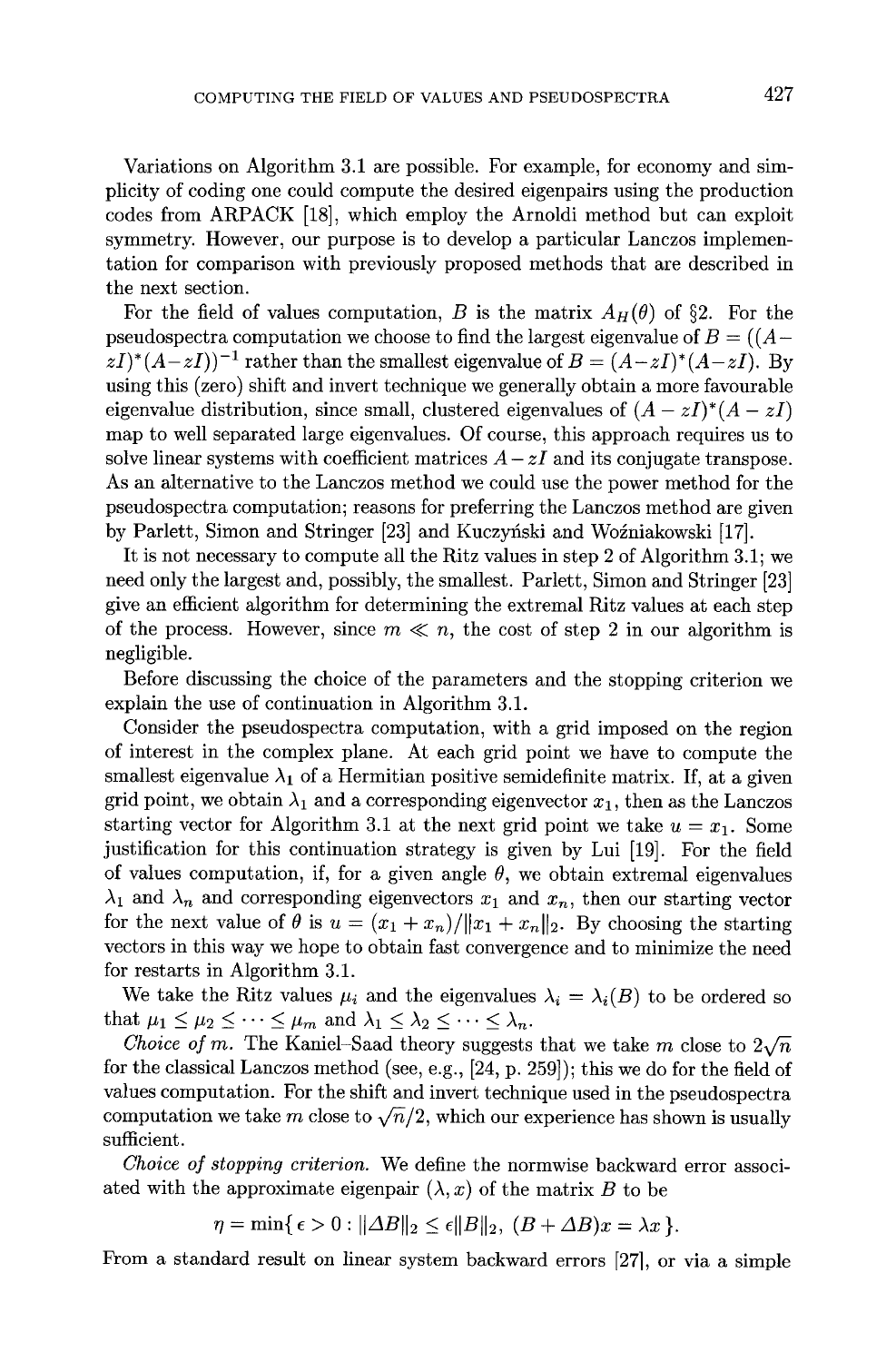Table 3.1: Chebyshev interval and  $z_0$ .

| Case |                                                                                             |                 |
|------|---------------------------------------------------------------------------------------------|-----------------|
|      | $d = (\mu_2 + \mu_m)/2, a = \max(d - \mu_2, \mu_m - d)$                                     | $z_0 = V_m s_1$ |
|      | $d = (\mu_1 + \mu_{m-1})/2, a = \max(d - \mu_1, \mu_{m-1} - d)$                             | $z_0 = V_m s_m$ |
|      | 3 $d = (\mu_2 + \mu_{m-1})/2$ , $a = \max(d - \mu_2, \mu_{m-1} - d)$ $z_0 = V_m(s_1 + s_m)$ |                 |

computation, we find that

$$
\eta = \frac{\|r\|_2}{\|B\|_2 \|x\|_2},
$$

where  $r = Bx - \lambda x$ . For any Ritz vector  $y_i$  and its corresponding Ritz value  $\mu_i$  we can compute  $\eta$  without forming r, because, from (3.1), we find that  $||r||_2 = |t_{m+1,m}||s_{mi}|$ , where  $T_m = S \text{diag}(\mu_i)S^*$  is a spectral decomposition. As suggested by Bennani and Braconnier [2], our stopping criterion for Algorithm 3.1 is that the "Lanczos backward error"  $\eta_L$  is less than or equal to the unit roundoff, where

$$
\eta_L = \frac{|t_{m+1,m}||s_{mi}|}{||B||_2}
$$

and the *i*th Ritz pair approximates the eigenpair of interest. In forming  $\eta_L$ , we approximate  $||B||_2$  by max<sub>i</sub>  $|\mu_i|$ , which is a lower bound for  $||B||_2$  [10, pp. 480-481]. If this lower bound is weak then we overestimate  $\eta_L$ , which is acceptable since Algorithm 3.1 has not converged, while close to convergence the lower bound is, necessarily, a good approximation to  $||B||_2$ . For the field of values computation the convergence test in Algorithm 3 .1 is declared to be passed only if  $\eta_L$  does not exceed the tolerance for both the desired computed eigenpairs.

Chebyshev interval and  $z_0$ . There are three choices of Chebyshev interval and starting vector, corresponding to the eigenvalues we want to compute. Case 1 corresponds to the computation of  $\lambda_1$ , case 2 to the computation of  $\lambda_n$  and case 3 to the computation of  $\lambda_1$  and  $\lambda_n$ . Let d be the centre and a the "real semiaxis" of the Chebyshev interval. Table 3.1 gives the values of these parameters for each case. For the computation of  $\Lambda_{\epsilon}(A)$ , we have adopted the strategy of case 2 because we use the shift and invert transformation . For the computation of  $F(A)$ , during the first iterations the strategy of case 3 is adopted. When  $\lambda_1$  (respectively  $\lambda_n$ ) has satisfied the stopping criterion, then we switch to the strategy of case 2 (respectively case 1) .

Degree  $k$  of Chebyshev polynomial. The choice of the degree  $k$  of the polynomial used in Chebyshev acceleration is discussed by Saad [30], who suggests a value depending on the convergence tolerance and certain "convergence ratios" . We take  $k = 25$ , which appears to work well for our application.

#### 4 Other algorithms for computing pseudospectra .

We briefly compare our algorithm for computing pseudospectra with those of other authors . As a base reference we take the "SVD algorithm" described in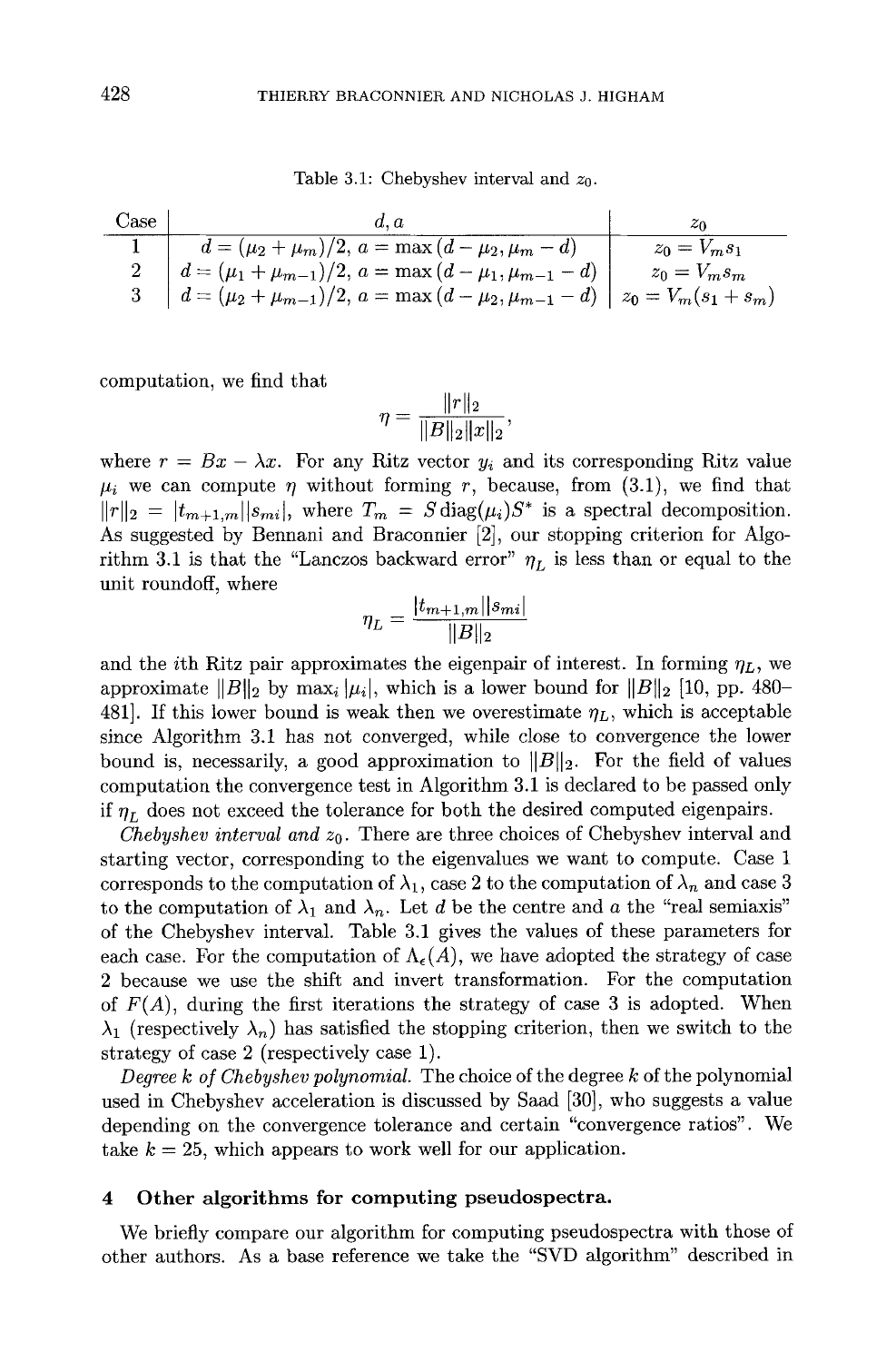§2, which computes the full SVD of  $A - zI$  at each gridpoint z.

Carpraux, Erhel and Sadkane [6] use the Davidson method with preconditioning and continuation . They give limited numerical results without timings, and their algorithm has difficulty computing small values of  $\sigma_{\min}(A - zI)$ .

Marques and Toumazou [20] use the Lanczos method with reorthogonalization to compute  $\lambda_{\min}((A-zI)^*(A-zI))$  at each point on the grid. Their stopping criterion, like ours, is based on the backward error . They report results both with and without continuation, and observe convergence problems when using continuation . In [21] the same authors apply the Lanczos method with reorthogonalization to the matrix

$$
\begin{bmatrix} 0 & A - zI \\ (A - zI)^* & 0 \end{bmatrix}^{-1}
$$

in order to compute  $\sigma_{\min}(A - zI)$ ; they do not use continuation. They obtain plots of comparable quality to those from the SVD method.

Lui [19] presents several related methods . For large, possibly sparse matrices, which are our interest here, he proposes two algorithms. The first applies inverse iteration to  $(A - zI)(A - zI)^*$ . The second applies the Lanczos method to the same matrix (the use of reorthogonalization is not mentioned in [19]) . In both cases continuation is used and the iteration at each grid point is terminated when (an estimate of) the relative error in the computed eigenvalue of interest is at most 0.1. Lui obtains plots visually indistinguishable from those produced by the SVD algorithm at much lower cost, but observes occasional large relative errors. We believe that Lui's relative error-based convergence test with its large tolerance can lead to misconvergence of the Lanczos method, as discussed by Parlett [24] and van der Sluis and van der Vorst [36] (see the numerical examples in  $\S5.2$ ).

A significant difference between our algorithm and those of Marques and Toumazou and of Lui is that their algorithms compute the Ritz pairs and test for convergence on every step of the Lanczos process, whereas our algorithm tests for convergence only after a full m steps . A difficulty with testing the backward error on every Lanczos step is that the test may be passed in the early stages by Ritz pairs that approximate eigenpairs other than the desired extremal ones ; an example of this phenomenon is given at the end of §5.

Toh and Trefethen [32] apply the Arnoldi process to A for a certain number of steps and approximate the pseudospectra of A by those of the resulting Hessenberg matrix. They also approximate the field of values of  $A$  by that of the Hessenberg matrix. Any of the methods described here can be used for the computations with the Hessenberg matrix.

An alternative to the grid approach is developed by Briihl [5], for situations in which only a few  $\epsilon$ -pseudospectra are required. He computes the boundary of  $\Lambda_{\epsilon}(A)$  for a given  $\epsilon$  by curve tracing techniques, using a prediction-correction scheme in which the correction is determined by a Newton step.

Finally, we mention that Ruhe [29] investigates computation of the pseudospectrum of a matrix pencil using the rational Krylov algorithm .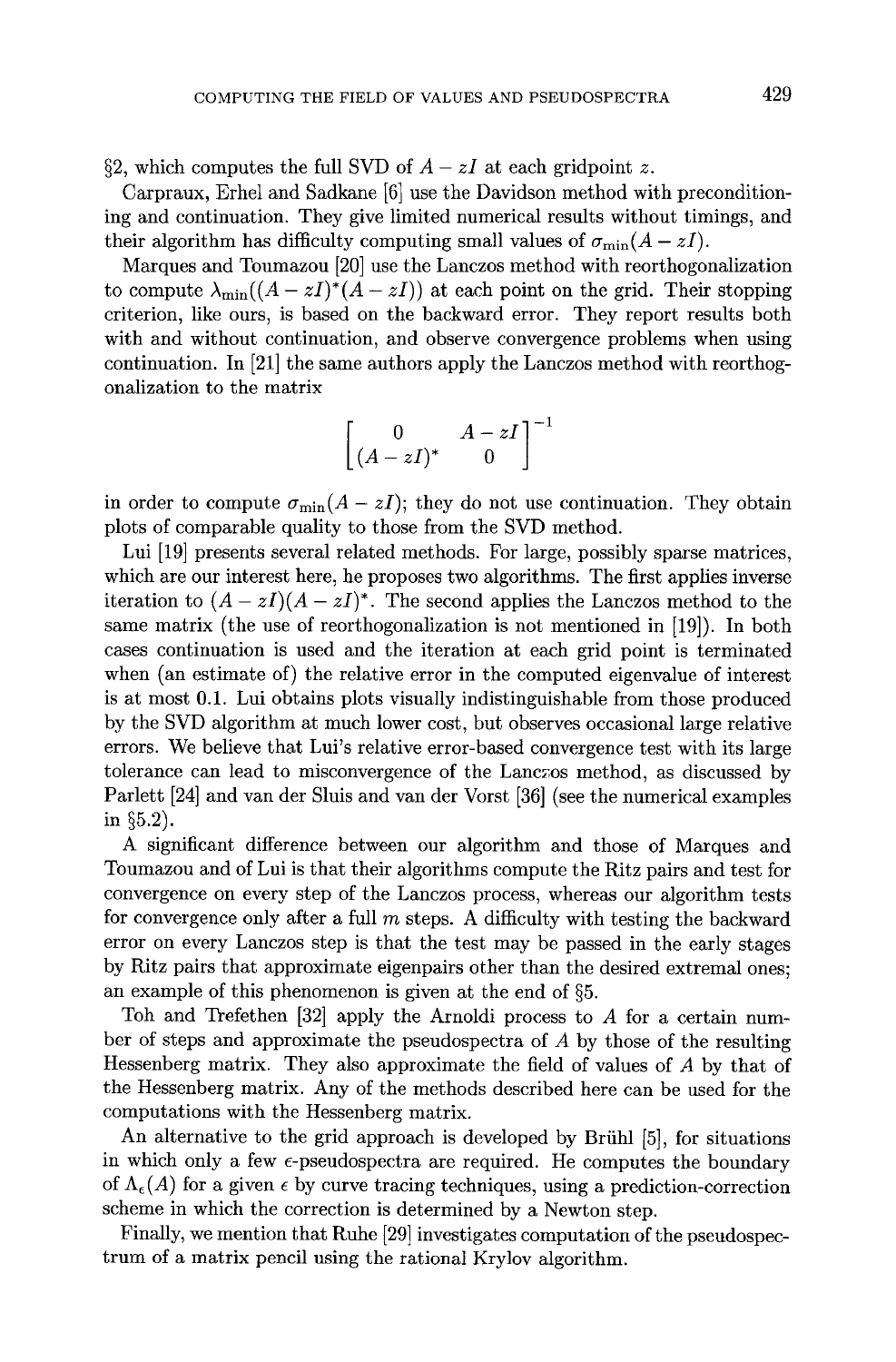# 5 Numerical experiments.

We investigate the speed and reliability of our proposed Lanczos-Chebyshev algorithms, comparing them with the standard algorithms described in §2 based on the QR algorithm (for the field of values) and the SVD (for pseudospectra) . All the computations were performed in MATLAB 4.2 on a Sun Sparcstation 10; the unit roundoff is  $2^{-53} \approx 1.11 \times 10^{-16}$ . For the standard algorithms we use the routines  $f v$ .m and pscont.m from the Test Matrix Toolbox [13].

# 5.1 The Field of Values

The first example is the circul matrix of size  $n = 100$  from the Test Matrix Toolbox [13], which is the circulant matrix whose first row comprises the integers from 1 to n. Since this matrix is normal, its field of values is the convex hull of its eigenvalues . In fact, the boundary of the field of values is a triangle, with one side parallel to the imaginary axis, so errors should be relatively easy to see in the plot.

The second example is the tolosa matrix of size 400 from the Harwell-Boeing sparse matrix collection  $[9]$  and Bai's test matrix collection  $[1]$ . This matrix arises in an aircraft flutter analysis problem modelled at Aerospatiale Avion, Toulouse [4]; it is the eigenvalues having the largest imaginary parts that are of interest to the engineers . Since the tolosa(400) matrix is sparse (approximately <sup>1</sup> .4% of its elements are nonzero), we expect a large speedup compared with the QR-based algorithm .

For all the field of values computations we took 16 equally spaced angles. Figures 5 .1 and 5 .2 plot the fields of values for the Lanczos-Chebyshev algorithm, with the eigenvalues marked as crosses; the plots produced by the QR-based algorithm (not shown) are visually indistinguishable .

Table 5 .1 gives the execution times and the number of flops (obtained using MATLAB's etime and flops commands) for the methods on these two examples . For the full matrix circul the ratio of execution times  $T_{QR}/T_{LC}$  is of order 10, while for the sparse tolosa matrix the ratio is of order 100; the ratios of flop counts are of the same order of magnitude . In these two examples, then, our Lanczos-Chebyshev algorithm is significantly faster than the standard QR-based algorithm, while being just as accurate to "visual precision" .

To investigate the benefits of continuation we ran our algorithm on the matrices circul(100) and chebvand(200), using 16 and 64 equally spaced angles respectively . The chebvand matrix is a Chebyshev-Vandermonde matrix from the Test Matrix Toolbox; the field of values of chebvand(200) is plotted in Figure 5 .3 . We ran the algorithm both with and without continuation and looked at the number of "Chebyshev restarts" required. For the circul matrix, 61 restarts were required without continuation and only 3 with continuation ; for the chebvand matrix the corresponding figures are 65 and 63. Thus the improvement using continuation is problem-dependent. For the circul matrix the smallest and largest eigenvectors of the matrix  $A_H(\theta)$  change only slowly from one angle to the next, but the change is much more rapid for the chebvand matrix.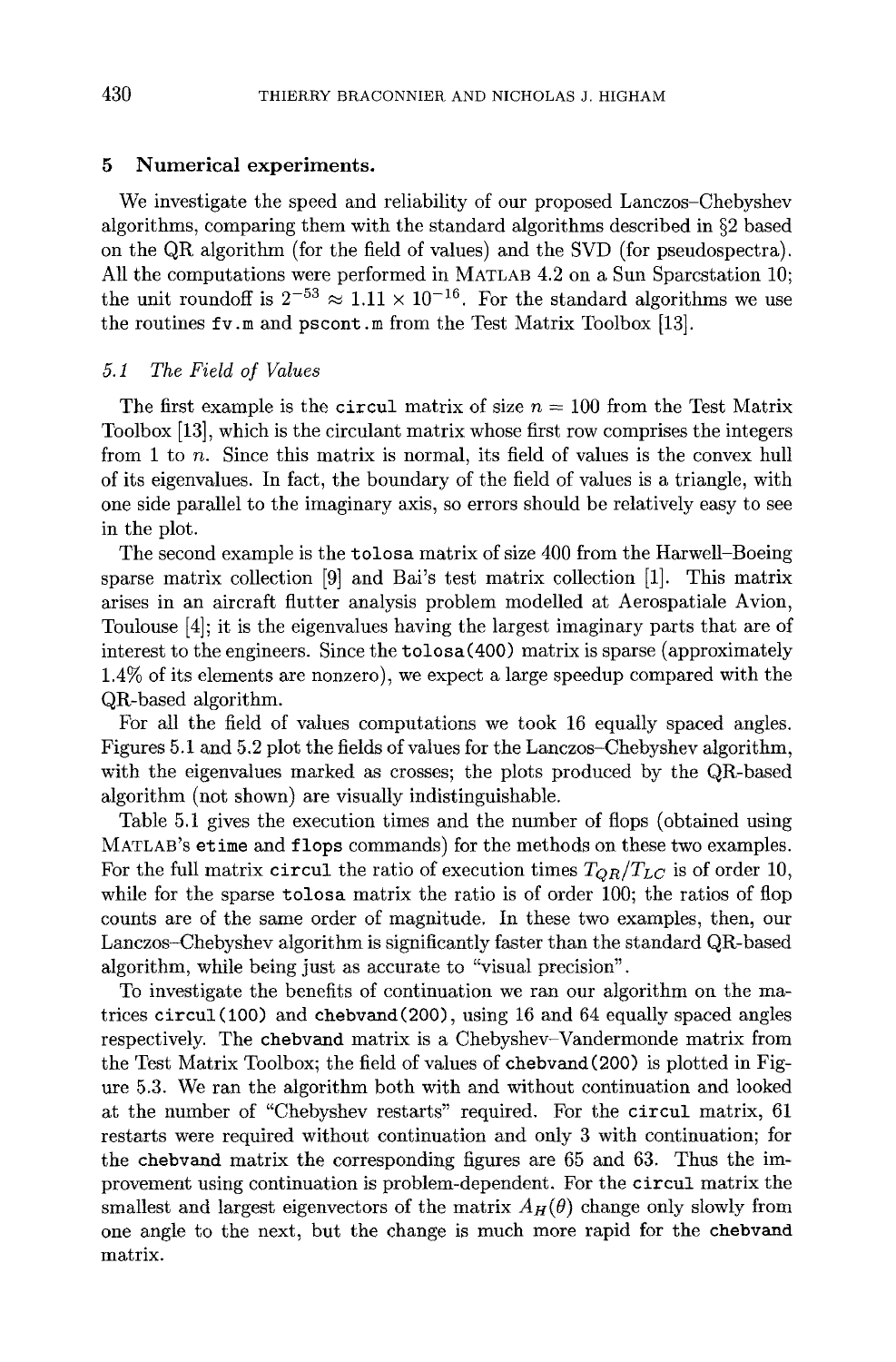Table 5.1: Times T (seconds) and flop counts F for the computation of  $F(A)$  by the QR method and the Lanczos-Chebyshev algorithm.

| Matrix                                                                    |  | $\begin{array}{ccc} \mid & T_{QR} & T_{LC} & T_{QR}/T_{LC} \mid & F_{QR} \end{array}$ |                                       | $F_{LC}$ $F_{QR}/F_{LC}$ |
|---------------------------------------------------------------------------|--|---------------------------------------------------------------------------------------|---------------------------------------|--------------------------|
| $\texttt{circular}(1:100)$   93.7 9.75                                    |  | 9.6                                                                                   | $6.05 \times 10^8$ $2.32 \times 10^7$ | 26.1                     |
| tolosa(400)   6183.8 62.0 99.7   $1.26 \times 10^{10}$ 9.99 $\times 10^7$ |  |                                                                                       |                                       | 126.1                    |

To show the influence of the chosen tolerance on the accuracy and the computing time, we ran our algorithm on the chebvand(200) matrix for a range of values of the tolerance . Table 5 .2 summarizes the results. We measure the accuracy in two ways: by the relative differences

$$
e_{\text{diff}} = \frac{\|e_{LC} - e_{QR}\|_2}{\|e_{QR}\|_2}, \qquad z_{\text{diff}} = \frac{\|z_{LC} - z_{QR}\|_2}{\|z_{QR}\|_2},
$$

where e is a real vector comprising all the extremal eigenvalues of the  $A_H(\theta)$ matrices, and  $z$  is a vector of complex numbers made up of the approximations to boundary points of the field of values. We recall the result [24, p. 69] that if B is symmetric then, for any scalar  $\alpha$ ,

(5.1) 
$$
\min_{i} |\lambda_{i}(B) - \alpha| \le \frac{\|r\|_{2}}{\|x\|_{2}}, \qquad r = Bx - \alpha x.
$$

Our backward error stopping criterion bounds  $||r||_2/(||B||_2||x||_2)$ , with  $(\alpha, x)$  a Ritz pair, so  $e_{\text{diff}}$  is necessarily no larger than approximately  $||B||_2$  times the tolerance. It may happen that  $z_{\text{diff}} \gg e_{\text{diff}}$ , but, if so, the quality of the plot is not necessarily affected, since any computed Rayleigh quotient must belong to  $F(A)$  to within a bounded absolute error. For all the values of the tolerance, our algorithm is faster than the QR method ( $T_{QR} = 763.65$ ). The values of  $e_{diff}$ in this example are approximately the square of the tolerance, which is better than would be expected from  $(5.1)$ . An explanation is given by a result from [24, p. 222]: for a symmetric matrix B, if  $\alpha$  is the Rayleigh quotient of x and  $\mu$ is the eigenvalue closest to  $\alpha$ , then

$$
|\mu - \alpha| \le \gamma^{-1} ||r||_2^2, \qquad r = Bx - \alpha x, \quad \gamma = \min_{\lambda_i(B) \ne \mu} |\lambda_i(B) - \alpha|.
$$

Again, we can take  $(\alpha, x)$  to be a Ritz pair, because the Lanczos method is an orthogonal projection method, and the gap  $\gamma$  is not small for the chebvand matrix. To achieve the same accuracy as the QR method a tolerance of  $10^{-8}$ suffices for the Lanczos-Chebyshev algorithm in this example. For larger tolerances the run time is smaller, because less work is required, but the computed field of values is less accurate than the one computed using the QR method.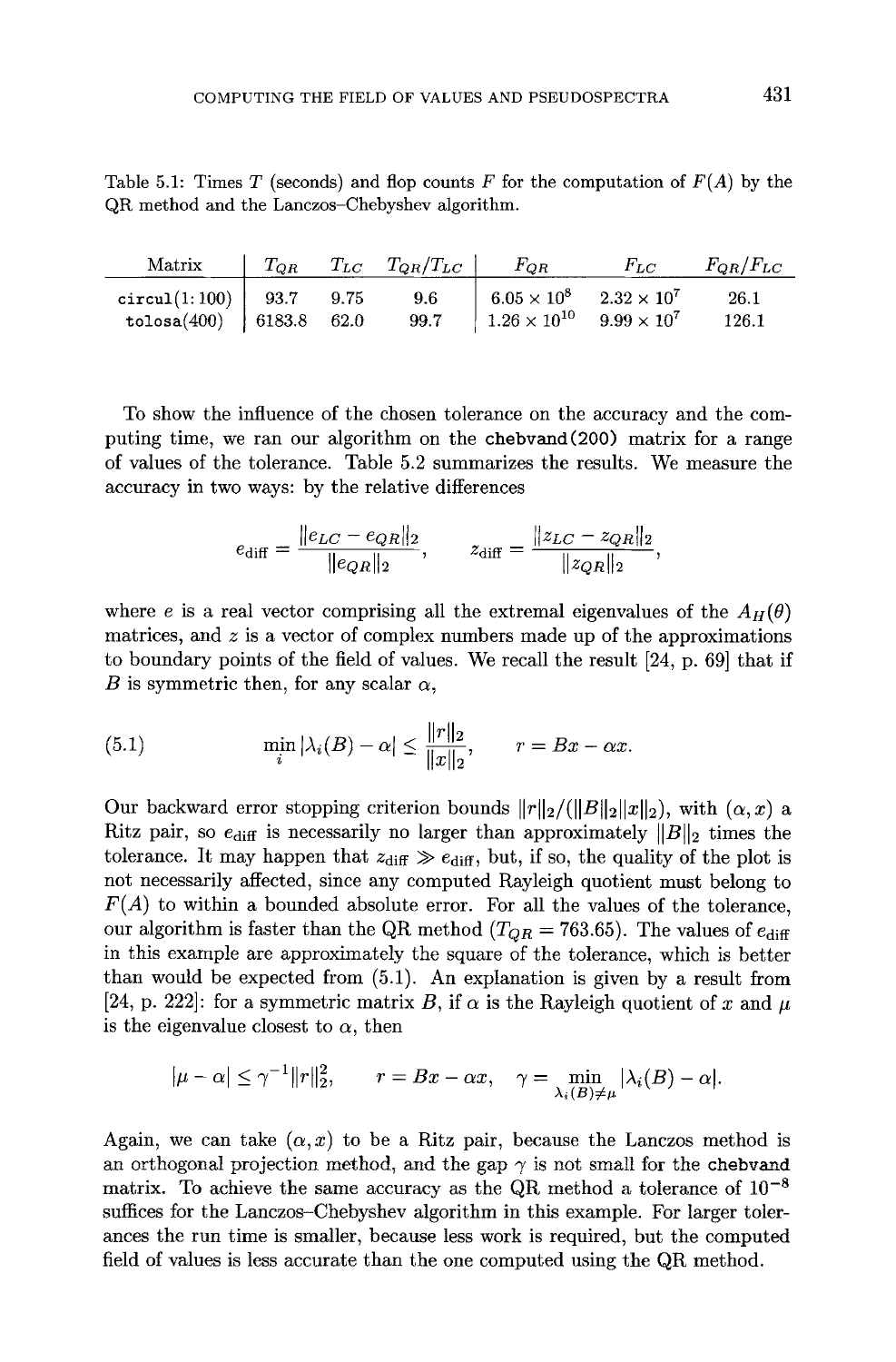

Figure 5.1: Computation of  $F$ (circul(100)) by the Lanczos-Chebyshev algorithm.

# 5.2 Computation of Pseudospectra

We give two examples of computation of pseudospectra. The first matrix is the tolosa matrix of size 135, which we choose because it caused difficulties for the algorithm of Marques and Toumazou [20] when used with continuation . The region of the complex plane of interest is

$$
\{ z = a + ib : -300 \le a \le 200, -250 \le b \le 250 \},\
$$

with a meshsize equal to  $1/32$  in each direction. The second example is taken from Reddy and Trefethen [26]. The matrix condif is the result of the dis-

| Tolerance  | $e_{\rm diff}$        | $z_{\rm diff}$        | $T_{LC}$ | $T_{QR}/T_{LC}$ | No. of restarts |
|------------|-----------------------|-----------------------|----------|-----------------|-----------------|
| $10^{-16}$ | $4.9 \times 10^{-15}$ | $2.7 \times 10^{-15}$ | 256.4    | 3.0             | 64              |
| $10^{-14}$ | $4.9\times10^{-15}$   | $7.5 \times 10^{-14}$ | 236.8    | 3.2             | 56              |
| $10^{-12}$ | $4.7 \times 10^{-15}$ | $3.1 \times 10^{-12}$ | 207.7    | 3.7             | 48              |
| $10^{-10}$ | $5.1\times10^{-15}$   | $9.7 \times 10^{-11}$ | 183.6    | 4.2             | -39             |
| $10^{-8}$  | $3.9 \times 10^{-15}$ | $1.4 \times 10^{-8}$  | 159.2    | 4.8             | -32             |
| $10^{-6}$  | $5.6 \times 10^{-13}$ | $4.1 \times 10^{-7}$  | 125.4    | 6.1             | 22              |
| $10^{-4}$  | $5.1\times10^{-9}$    | $3.2 \times 10^{-5}$  | 103.4    | 7.4             | 15              |
| $10^{-2}$  | $2.7 \times 10^{-3}$  | $5.7 \times 10^{-2}$  | 53.5     | 14.3            | 4               |

Table 5.2: Experiments on chebvand(200); times  $T$  are in seconds.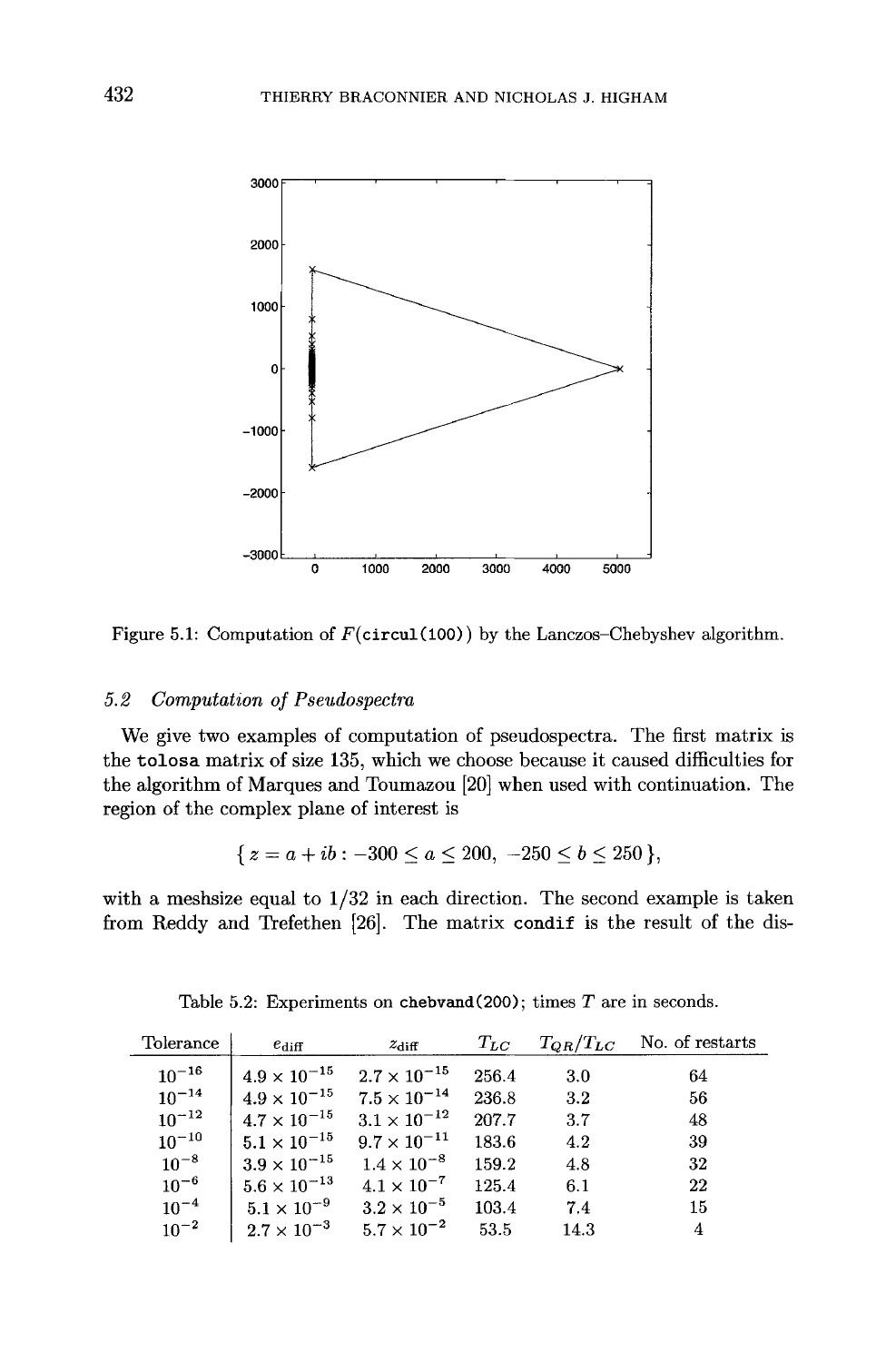

Figure 5.2: Computation of  $F(\text{tolosa}(400))$  by the Lanczos-Chebyshev algorithm.



Figure 5.3: Computation of  $F(\text{chebrand}(200))$  by the Lanczos-Chebyshev algorithm.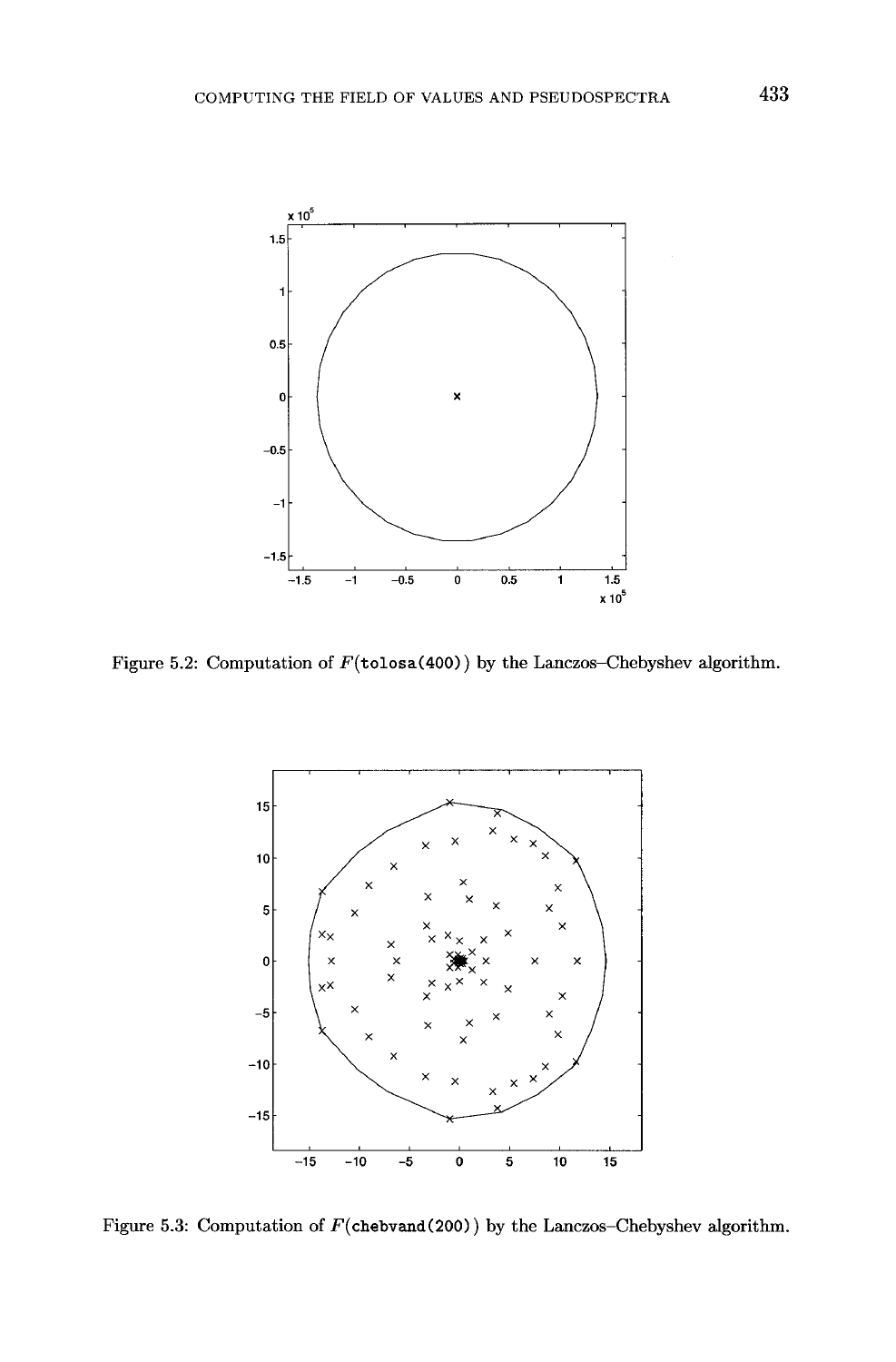cretization of the one-dimensional convection-diffusion operator T defined in the Hilbert space  $L^2(0, d)$  by

$$
T(u) = \ddot{u} + \dot{u}, \qquad u(0) = u(d) = 0,
$$

using central differences at the Chebyshev points

$$
x_i = \frac{1}{2}d(1 - \cos((i\pi)/n), \quad i = 1; n.
$$

The associated matrix is tridiagonal. The spectrum of the operator is given by  $\lambda_i = -1/4 - (\pi^2 i^2)/d^2$ ,  $i = 1, 2, \ldots$ , but, as explained in [26], the pseudospectra are large regions in the left half-plane shaped approximately like parabolas . For the experiments, we have chosen  $n = 400$  and  $d = 4000$ , and we focus on the region

$$
\{ z = a + ib : -0.5 \le a \le 0.1, -0.3 \le b \le 0.3 \},\
$$

with a  $32 \times 32$  mesh.

The computations have been done using the Lanczos-Chebyshev algorithm (using MATLAB's backslash operator to solve linear systems involving  $A-zI$  and its conjugate transpose), the SVD method, and our MATLAB implementation of Lui's algorithm based on the classical Lanczos method with reorthogonalization but without shift and invert, using continuation and a stopping criterion based on a relative error bound of 0.1, as described in  $[19]$ . Our implementations exploit symmetry of the pseudospectra about the  $x$ -axis.

For each computation we plot the level curves of  $\sigma_{\min}(A-zI)$ , which trace out boundaries of pseudospectra  $\Lambda_{\epsilon}(A)$ , on a logarithmic scale. The contour lines in the plots of  $\Lambda_{\epsilon}(A)$  represent

- $\bullet \ \epsilon = 10^{-1.5}, 10^{-1.25}, 10^{-1}, \ldots, 10^{0.5}$  for the tolosa matrix, and
- $\epsilon = 10^{-16}, 10^{-14}, \dots, 10^{-2}$  for the condif matrix.

For the tolosa matrix, from Figure 5.4 we can see that the pseudospectra computed using the SVD algorithm and the Lanczos-Chebyshev algorithm are in good agreement . On the other hand the pseudospectra computed using Lui's algorithm (Figure 5 .5) show significant qualitative differences from those computed by the SVD algorithm. We think that this difference is due to misconvergence problems illustrated in [25], [36], stemming from the stopping criterion used.

For the condif (400) matrix the pseudospectra computed using the SVD method and the Lanczos-Chebyshev algorithm are similar (Figure 5 .6), but the pseudospectra computed using Lui's algorithm (Figure 5 .7) are again unsatisfactory, for the same reason as in the first example.

We can see from Table 5.3 that for the tolosa matrix the Lanczos-Chebyshev algorithm is more than twice as fast as the SVD method and uses fewer flops . It is also somewhat faster than Lui's algorithm. For the tridiagonal condif matrix the Lanczos-Chebyshev algorithm gives a speedup of 52 .4 over the SVD algorithm and is an order of magnitude faster than Lui's algorithm, with similar improvements in flop counts .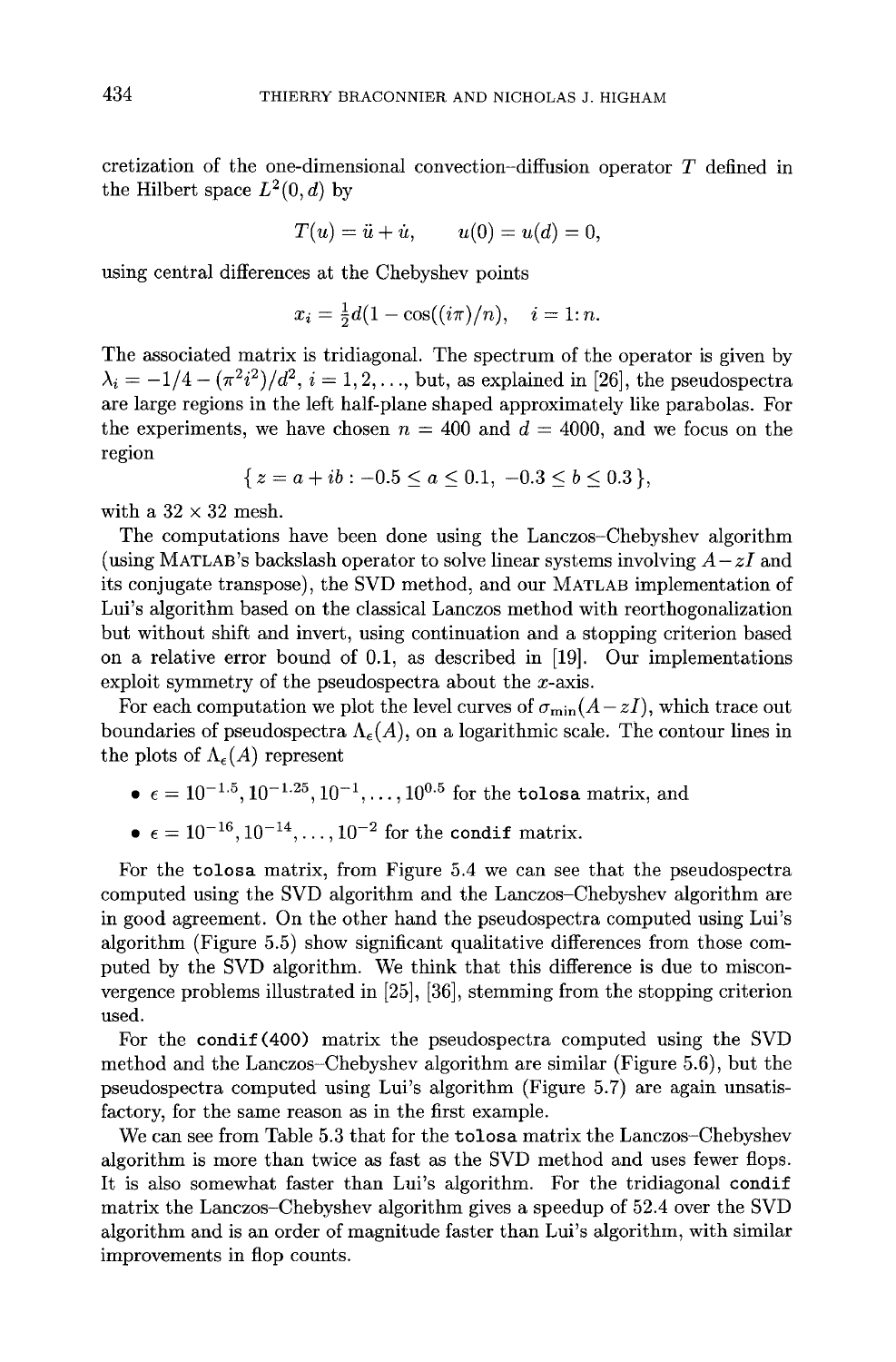

Figure 5.4: Pseudospectra of tolosa(135): SVD algorithm (upper half) and Lanczos-Chebyshev algorithm (lower half) .



Figure 5.5: Pseudospectra of tolosa(135): SVD algorithm (upper half) and Lui's algorithm (lower half).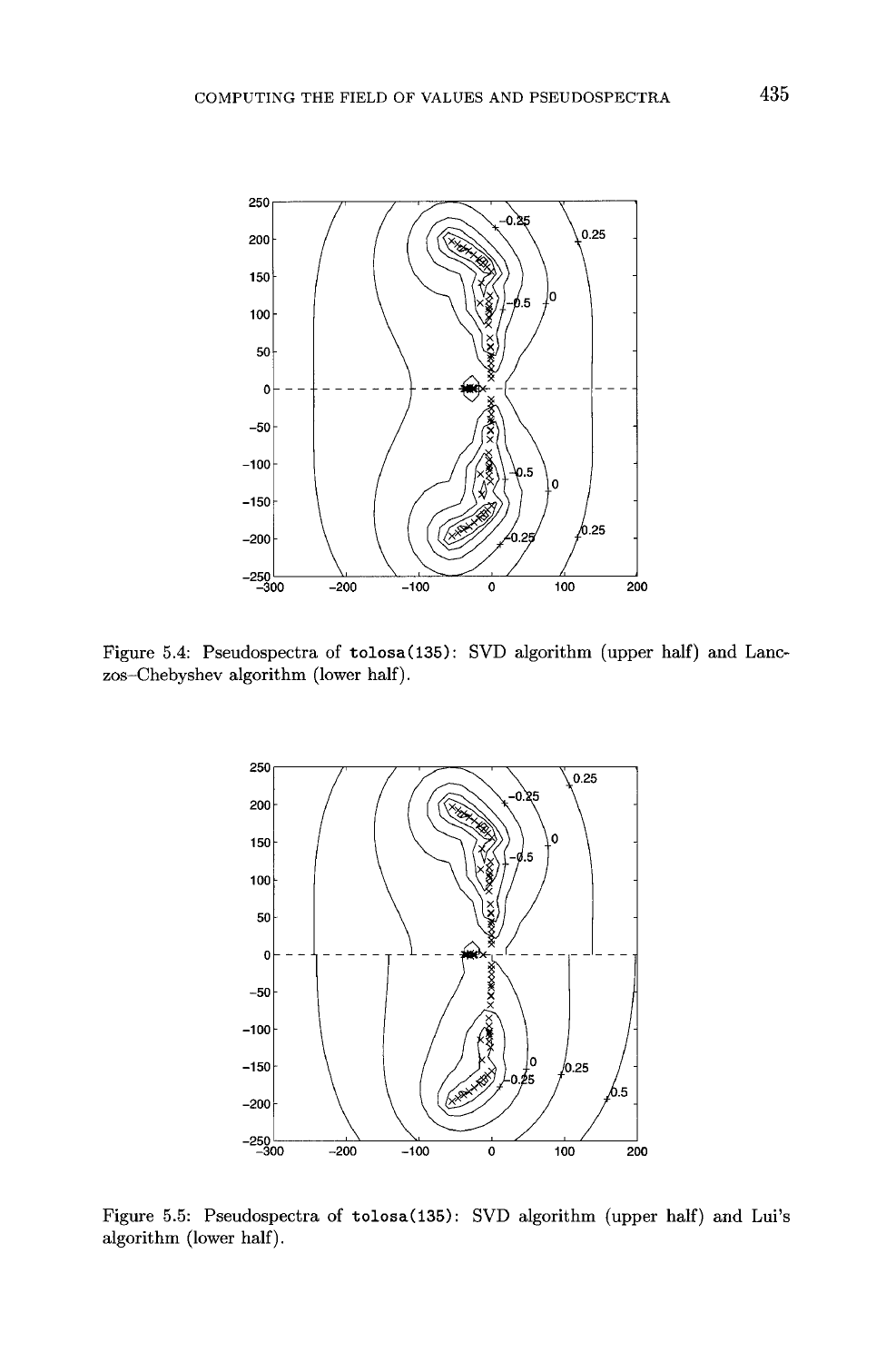

Figure 5.6: Pseudospectra of condif (400): SVD algorithm (upper half) and Lanczos-Chebyshev algorithm (lower half) .



Figure 5.7: Pseudospectra of condif (400): SVD algorithm (upper half) and Lui's algorithm (lower half).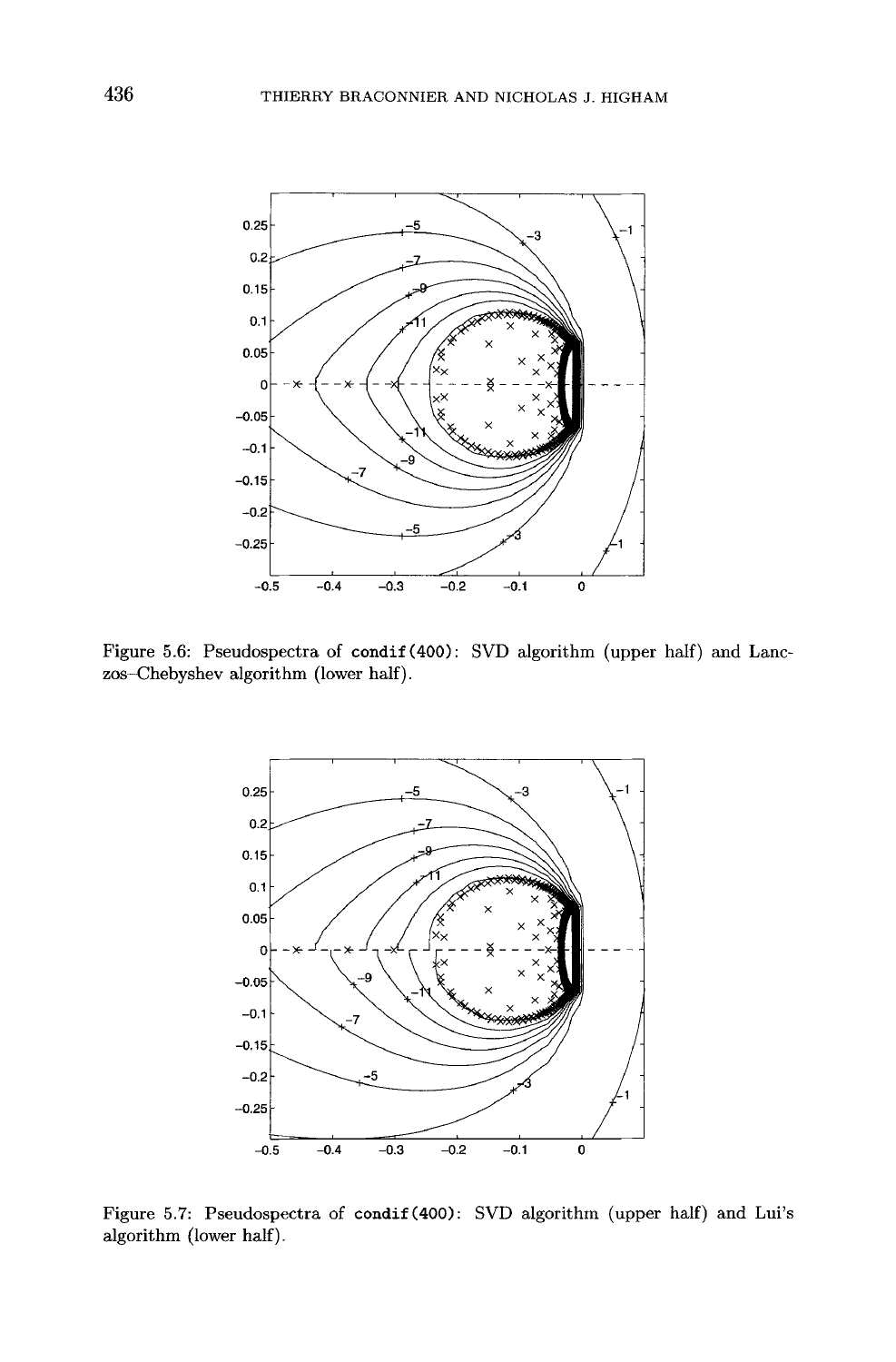| Matrix      | Algorithm         | Т     | $T_{SVD}/T$ |                       | $F_{SVD}/F$ |
|-------------|-------------------|-------|-------------|-----------------------|-------------|
| tolosa(135) | <b>SVD</b>        | 3498  |             | $1.37 \times 10^{10}$ |             |
|             | Lui's algorithm   | 1950  | 1.8         | $8.81 \times 10^9$    | $1.6\,$     |
|             | Lanczos-Chebyshev | 1541  | 2.3         | $2.02 \times 10^9$    | 6.8         |
| condif(400) | <b>SVD</b>        | 90457 |             | $3.53 \times 10^{11}$ |             |
|             | Lui's algorithm   | 26260 | 3.5         | $7.20 \times 10^{10}$ | 4.9         |
|             | Lanczos-Chebyshev | 1727  | 52.4        | $1.45 \times 10^{9}$  | 243.4       |

Table 5.3: Times  $T$  (seconds) and flop counts  $F$  for the computation of pseudospectra.

Table 5.4: Experiments on the Lanczos strategy and on the restarting method; times  $T$  (seconds) and flop counts  $F$ .

| Algorithm                      |                     | $T_{LC}/T$  |                                                                   | $F_{LC}/F$  | No. of restarts |
|--------------------------------|---------------------|-------------|-------------------------------------------------------------------|-------------|-----------------|
| Lanczos–Chebyshev<br>LC1<br>LR | 1541<br>450<br>3221 | 3.4<br>0.48 | $2.02 \times 10^{9}$<br>$7.92 \times 10^8$<br>$3.53\times10^{10}$ | 2.6<br>0.06 | 314<br>3985     |

To show the effect of our chosen convergence and restart strategies we have compared Algorithm 3.1 with the following two variants on a pseudospectra computation for the  $tolosa(135)$  matrix, with the same grid as in the first example.

- 1 . A Lanczos-Chebyshev algorithm (LC1) where the Ritz pairs are computed and convergence is tested on every step (as is done in [19, 20, 21]) rather than every  $m$  steps.
- 2 . A Lanczos algorithm (LR) restarted with the computed Ritz vector .

Table 5 .4 summarizes the results.

Restarting the Lanczos algorithm using Chebyshev acceleration is twice as fast as using the computed Ritz vector. Using the strategy LC1 rather than our algorithm leads to a speedup greater than 3. However, the computed pseudospectra, shown in Figure 5.8, are incorrect. The reason is that the starting vector of the Lanczos process is frequently (exactly) orthogonal to the desired eigenvector, and the LC1 strategy detects convergence prematurely to an eigenpair other than the desired maximal eigenpair (similar observations are made in [20]) .

## 6 Conclusions.

When computing the field of values and pseudospectra of large matrices, significant savings in computational effort can be achieved over the standard methods based on application of the QR algorithm and the Golub-Reinsch SVD algorithm to matrices defined on a grid in the complex plane. Using Lanczos or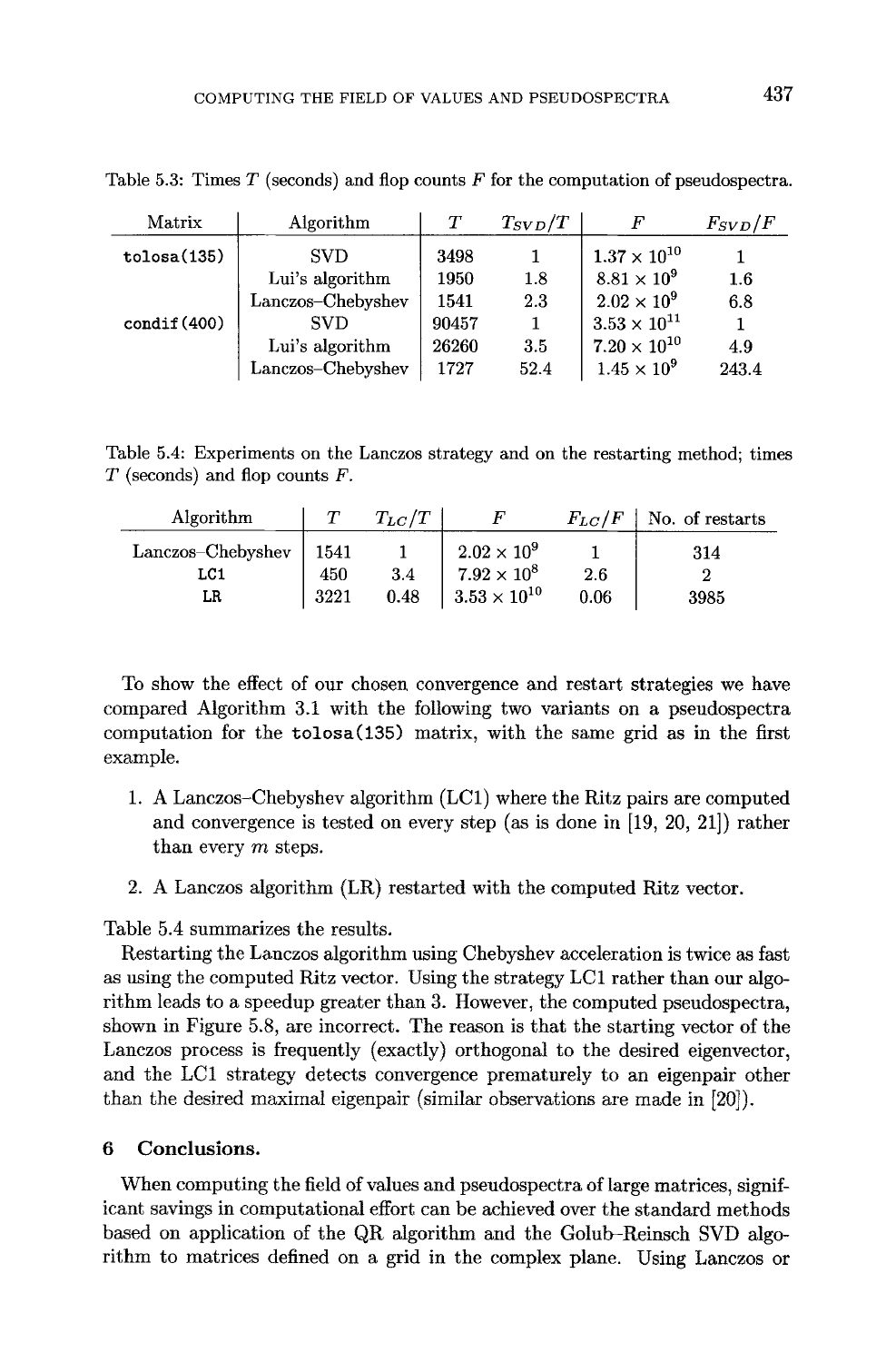

Figure 5 .8 : Pseudospectra of tolosa(135) : SVD algorithm (upper half) and LC1 algorithm (lower half) .

power-type eigenvalue methods continuation can be employed by taking as the starting vector the solution vector from an adjacent grid point, and these same methods enable sparsity to be exploited.

We have built on previous work to derive an improved Lanczos-based algorithm for computing pseudospectra . The key features of our algorithm, not all of which are present in previous algorithms, are a backward error stopping criterion, with a tolerance of the order of the unit roundoff; Chebyshev acceleration; selective reorthogonalization; and a shift and invert technique. By adapting the techniques used for computing pseudospectra we have also derived a new, efficient algorithm for computing the field of values.

#### Acknowledgements .

We thank Des Higham and Nick Trefethen for valuable comments on a draft manuscript, and the referees for suggestions that led to an improved paper .

## REFERENCES

- <sup>1</sup> . Zhaojun Bai, A collection of test matrices for large scale nonsymmetric eigenvalue problems (version  $1.0$ ), Manuscript, July 1994.
- <sup>2</sup> . Maria Bennani and Thierry Braconnier, Stopping criteria for eigensolvers, Technical Report TR/PA/94/22, CERFACS, Toulouse, France, 1994 .
- 3 . Thierry Braconnier, Influence of orthogonality on the backward error and the stopping criterion for Krylov methods, Numerical Analysis Report No . 281, Manchester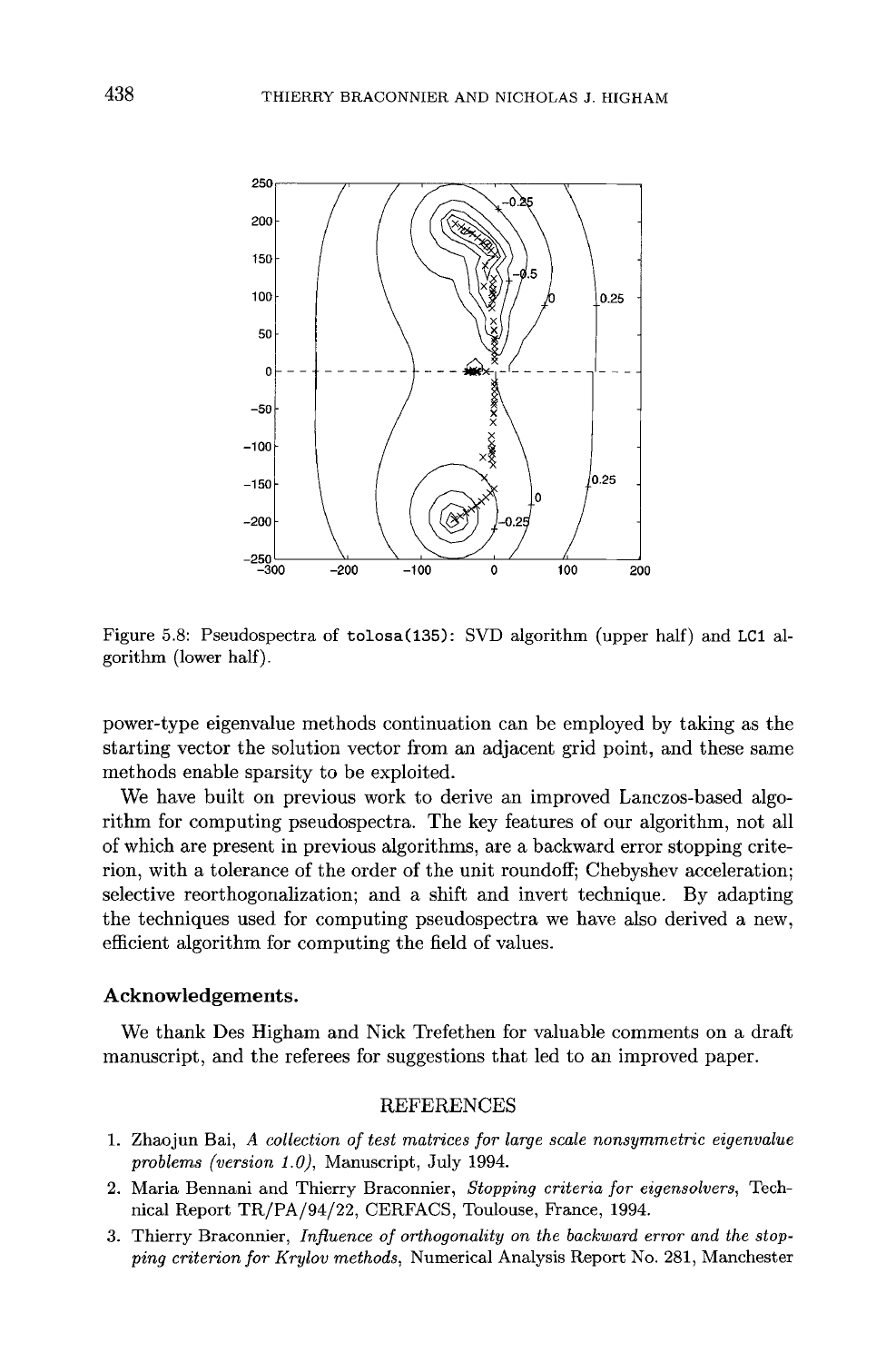Centre for Computational Mathematics, Manchester, England, December 1995 .

- 4. Thierry Braconnier, Françoise Chatelin, and J. C. Dunyach. *Highly nonnormal* eigenproblems in the aeronautical industry, Japan J. Indust. Appl. Math., 12  $(1995)$ , pp.  $123-136$ .
- 5 . Martin Briihl, A curve tracing algorithm for computing the pseudospectrum, BIT,  $36$  (1996), pp. 441–454.
- 6. J. Carpraux, J. Erhel, and M. Sadkane, Spectral portrait for non Hermitian large sparse matrices, Technical Report 777, INRIA/IRISA, Unite de Recherche, Rennes, France, 1993 .
- 7 . Frangoise Chaitin-Chatelin and Valerie Fraysse, Lectures on Finite Precision Computations, Society for Industrial and Applied Mathematics, Philadelphia, PA, USA, 1996.
- 8. Françoise Chatelin, *Eigenvalues of Matrices*, Wiley, Chichester, UK, 1993.
- 9. Iain S. Duff, Roger G. Grimes, and John G. Lewis, Users' quide for the Harwell-Boeing sparse matrix collection (release 1), Report RAL-92-086, Atlas Centre, Rutherford Appleton Laboratory, Didcot, Oxon, UK, December 1992 .
- 10. Gene H. Golub and Charles F. Van Loan, Matrix Computations, 2nd edition, Johns Hopkins University Press, Baltimore, MD, USA, 1989 .
- 11. Chunyang He and G. A. Watson, An algorithm for computing the numerical radius, Manuscript, 1995.
- 12. Desmond J. Higham and Lloyd N. Trefethen, *Stiffness of ODEs*, BIT, 33 (1993), pp. 285-303.
- 13. Nicholas J. Higham, The Test Matrix Toolbox for MATLAB (version 3.0), Numerical Analysis Report No. 276, Manchester Centre for Computational Mathematics, Manchester, England, September 1995 .
- 14. Roger A. Horn and Charles R. Johnson, *Matrix Analysis*, Cambridge University Press, 1985.
- 15. Roger A. Horn and Charles R. Johnson, Topics in Matrix Analysis, Cambridge University Press, 1991.
- 16. Charles R. Johnson, Numerical determination of the field of values of a general complex matrix, SIAM J. Numer. Anal., 15:3 (1978), pp. 595–602.
- 17. J. Kuczyński and H. Woźniakowski, Estimating the largest eigenvalue by the power and Lanczos algorithms with a random start, SIAM J. Matrix Anal. Appl., 13:4  $(1992)$ , pp.  $1094-1122$ .
- 18. R. B. Lehoucq, D. C. Sorensen, and P. Vu, ARPACK: An implementation of the implicitly re-started Arnoldi iteration that computes some of the eigenvalues and eigenvectors of a large sparse matrix, 1995. Available from netlib@ornl.gov under the directory scalapack .
- 19. S. H. Lui, *Computation of pseudospectra by continuation*, SIAM J. Sci. Comput., 1996. To appear.
- 20. Osni A. Marques and Vincent Toumazou, Spectral portrait computation by a Lanezos method (normal equation version), Technical Report TR/PA/95/02, CER-FACS, Toulouse, France, December 1994.
- 21. Osni A. Marques and Vincent Toumazou, Spectral portrait computation by a Lanczos method (augmented matrix version), Technical Report TR/PA/95/05, CER-FACS, Toulouse, France, February 1995 .